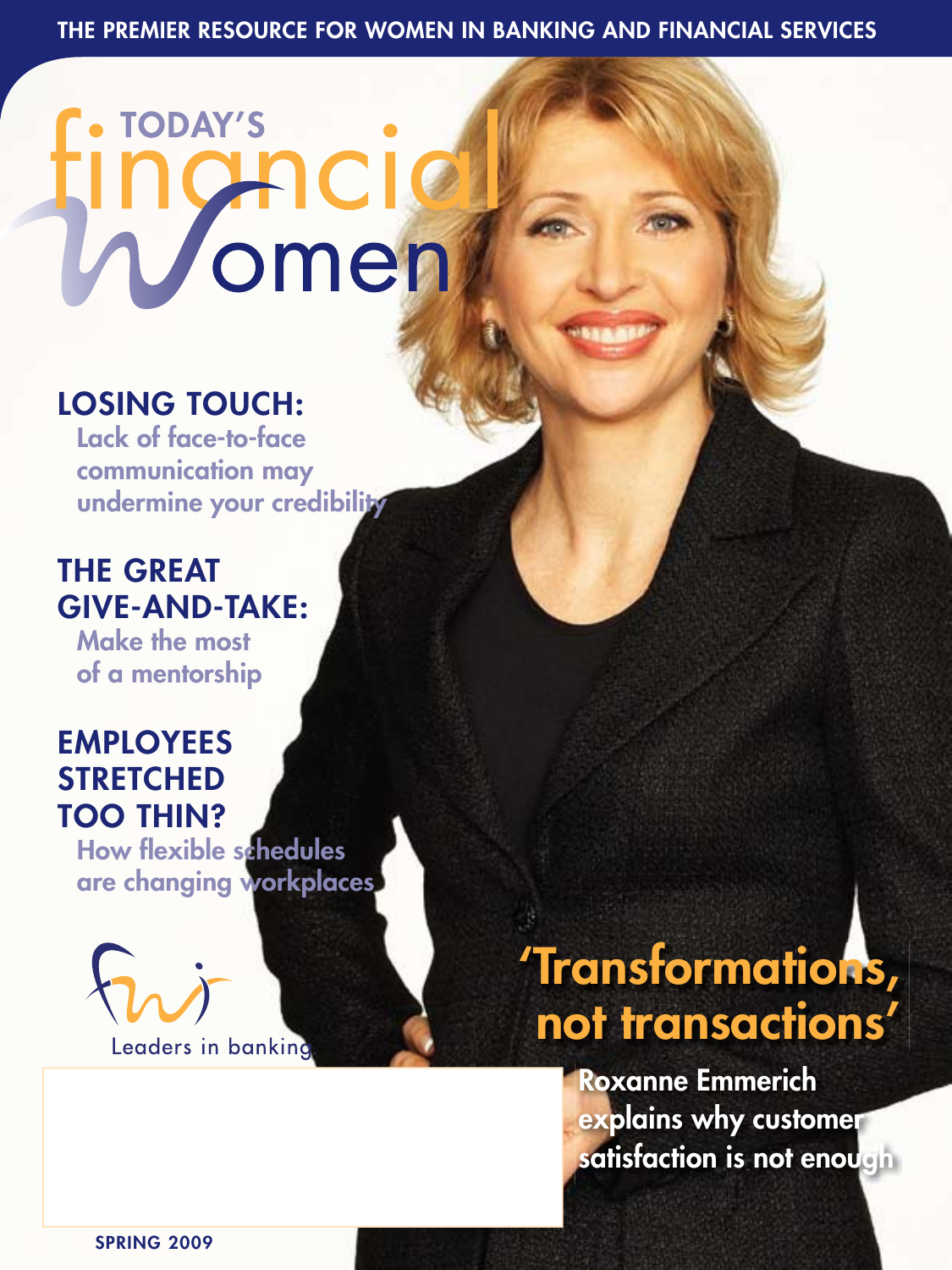## BEYOND COLD CALLING

hen asked her assessment of the situation financial institutions are facing, Roxanne Emmerich is direct.

"For those who know what they're doing, 2009 is going to be absolutely phenomenal. For those doing business the way they did 10 or 20 years ago, it's going to be disastrous," said Emmerich, CEO of The Emmerich Group consulting firm in Minneapolis.

Few dispute that the overall outlook is bleak. The banking industry's third-quarter 2008 net income of \$1.7 billion was down 94 percent from the same period in 2007, according to the FDIC. In fact, more than 20 percent of the nation's banks lost money in the third quarter – with more dire results predicted.



As financial companies compete even more aggressively for deposits, industry advisers agree that investing in outmoded sales processes and traditional marketing tactics aren't going to yield the desired results.

"This next era of banking is about rebuilding trust," said Steve Williams, principal at Cornerstone Advisors in Scottsdale, Arizona.

"A pushy sales culture is not how you do that."

Rather, the focus should be on creating a workplace where people are passionate about helping customers, explained Emmerich, who wrote about the subject in her newly released book *Thank God It's Monday: How to Build a Workplace You and Your Customers Love.*

By giving your customers the knowledge they need, you'll gain their trust and their business

### help cUsTomeRs sUcceed

In this economic environment, the best business prospects no longer simply walk through the door seeking services. As a result, some financial institutions have resorted to tactics such as cold calling to try to generate business.

But experts say that cold calling is not an effective use of time or resources.

"Cold calling is a difficult way to grow the balance sheet of your branch. It takes a lot of calls to generate business," said Kevin Strickland, senior vice president at MZ Bierly Consulting in Tallahassee, Florida.



Bank managers surveyed at one of the company's workshops said that it took about 10 calls to land one appointment, which generated a lead 50 percent of the time.

Traditional sales techniques aren't the answer, Emmerich explained. "A lot of clients come to us after they spend a half-million dollars on sales training and realize they've gotten nowhere," she said. "The whole thing needs to be a system."

For years, companies have misguidedly focused on customer satisfaction rather than on customer success, Emmerich believes. They will need to shift focus.